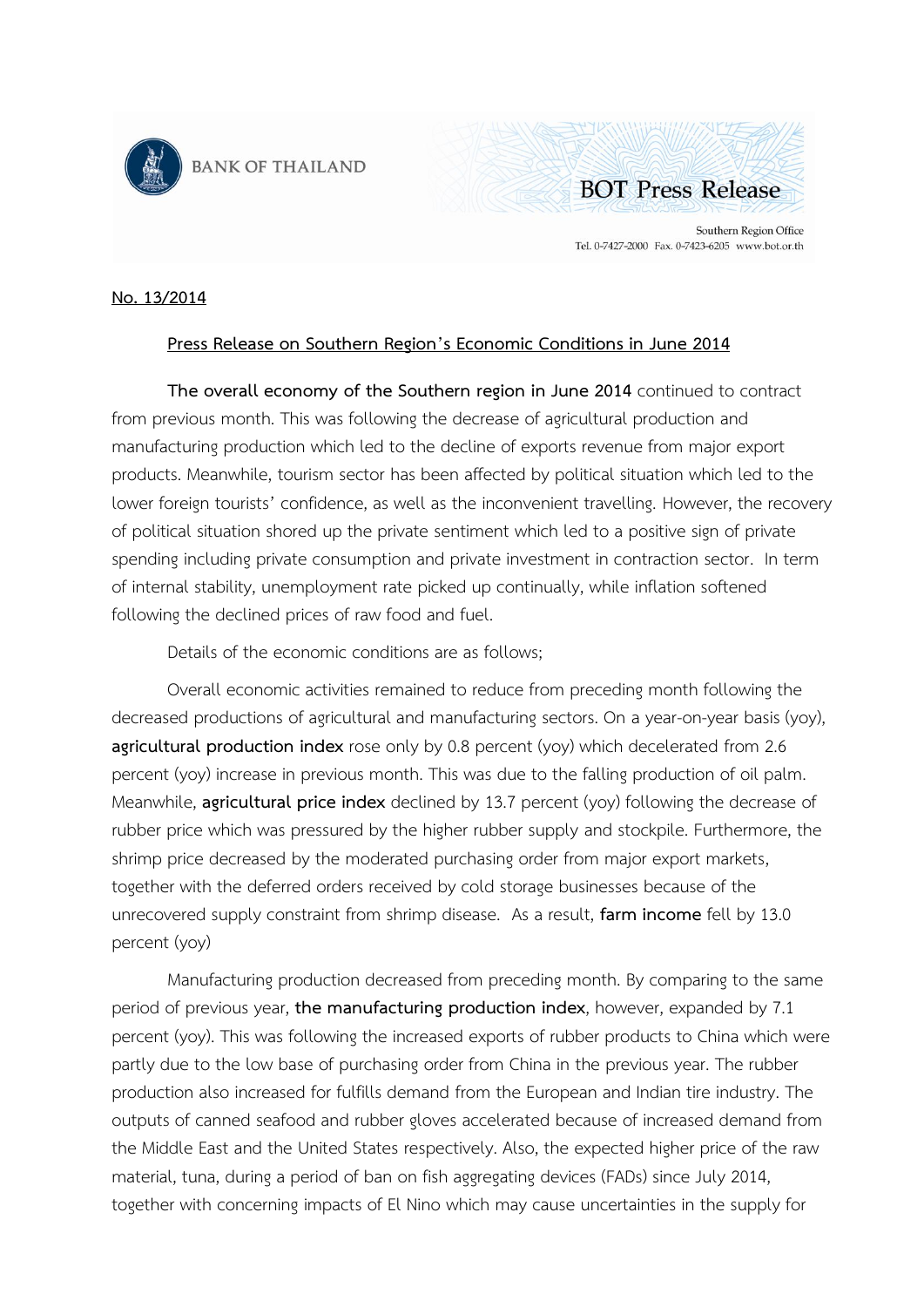canned seafood industry. In addition, the production of rubber woods, rubber gloves and palm oil increased, while the production of fresh and frozen seafood products has not been recovered regarding the shortage of raw materials, particularly Vanamai shrimp.

**Tourism** sector has been affected by domestic political changes as several countries still maintained their travel advisory levels. The tourism in Southern border area were affected by the inconvenient transportation which tour buses have been allowed to enter only in Songkhla area, as well as a beginning of Ramadan. Consequently, a number of foreign tourists were totaled 430 thousand persons which fell by 20.6 percent (yoy), particularly following the 22.3 percent (yoy) decrease of visitors from Asia. Furthermore, the Chinese government currently promotes the domestic tourism sector which may cause the decreased number of Chinese tourists entering Thailand.

**Export value** of major manufacturing products declined from preceding month, including rubber products, rubber woods, fresh and frozen seafood products and canned food products. However, the total export value rose from previous month. This was due to the increased export of electronics. On a year-on-year basis (yoy), the export value was 1,318.20 million U.S. dollars which reduced by 3.6 percent (yoy) particularly following the decreased rubber price.

Improvement in political situation and measure of reducing living costs by National Council for Peace and Order (NCPO) have restored private sentiment and shored up private spending. **Private consumption index** expanded by 3.9 percent (yoy) which was the highest expansion in 14 months. This was reflected by the high increased collection of value added tax (VAT) by 11.8 percent (yoy), particularly from retail-wholesale and hotel businesses. Concurrently, **private investment index** improved from previous month, while decreased by 4.4 percent (yoy) from the same period of previous year. This was following the dropped investment in construction sector, imports of machinery and purchasing of commercial cars.

**Revenue disbursement** dropped by 3.4 percent (yoy) following the decreased disbursement of current and capital expenditures. In term of objects of expenditures, the disbursement reduced in subsidies. Conversely, **revenue collection** rose by 8.3 percent (yoy) following the increased collection of value-added tax, corporate income tax, specific tax, excise tax and customs.

In term of internal stability, **inflation** was 2.88 percent (yoy) which tapered off from previous month. The pressure of inflation was eased by NCPO's measure on reducing living costs which partly maintained household liquefied petroleum gas (LPG) and diesel fuel prices. **Unemployment rate** was 1.38 percent which increased from 0.67 percent of previous year.

 $\overline{2}$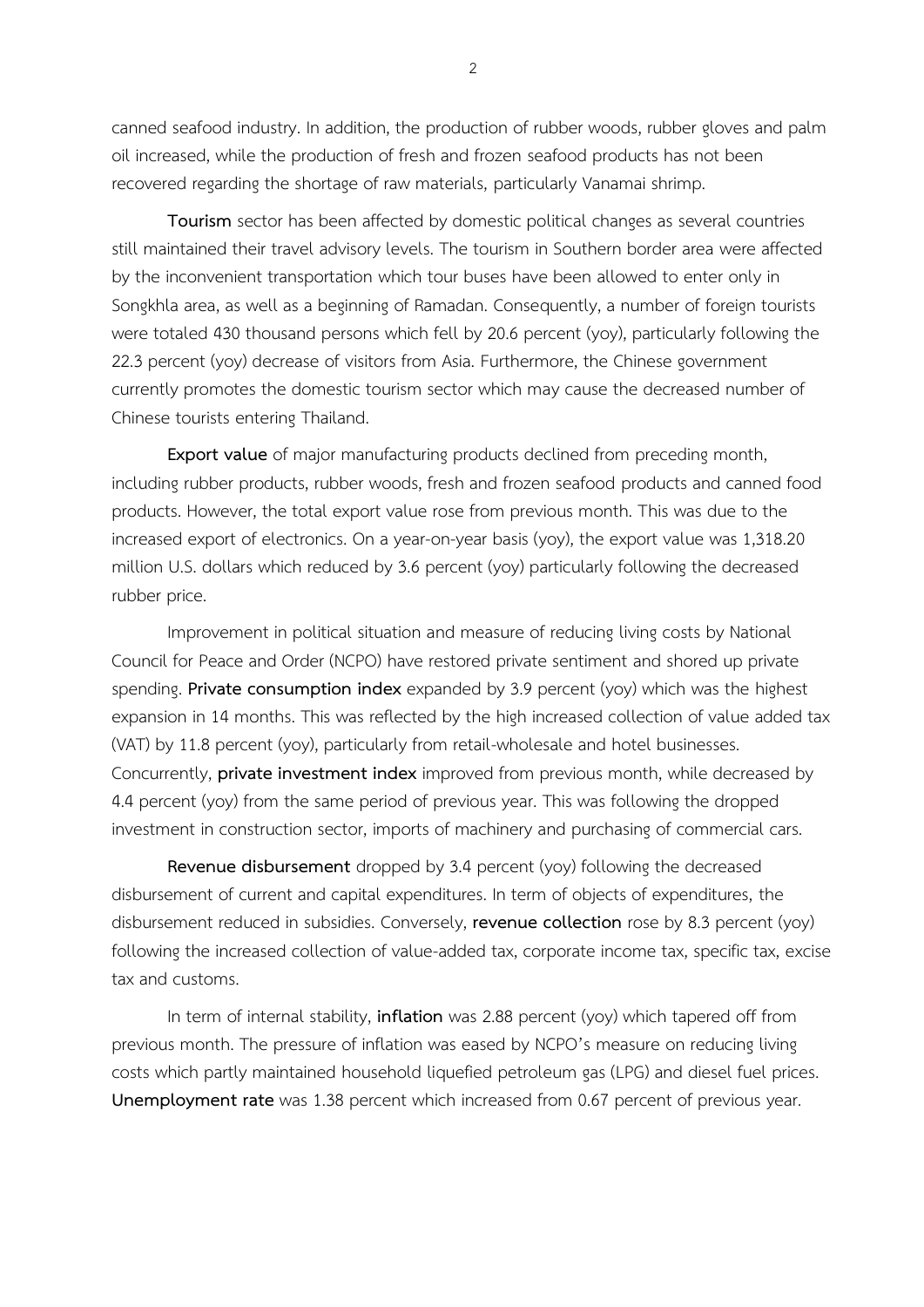**Commercial bank credit** as of June 2014 grew by 6.0 percent (yoy) which continued to decelerate. This was due to the rising concern on credit quality which led to the tightened assessment of new loans. Meanwhile, **commercial bank deposit** rose by 2.7 percent (yoy) which eased from previous month following the decreased fixed deposits.

> Bank of Thailand, Southern Region Office 21 August 2014

Contact: Regional Economy Division Tel: +66 (0) 7427 2000 ext. 4717 e-mail: Jularatk@bot.or.th